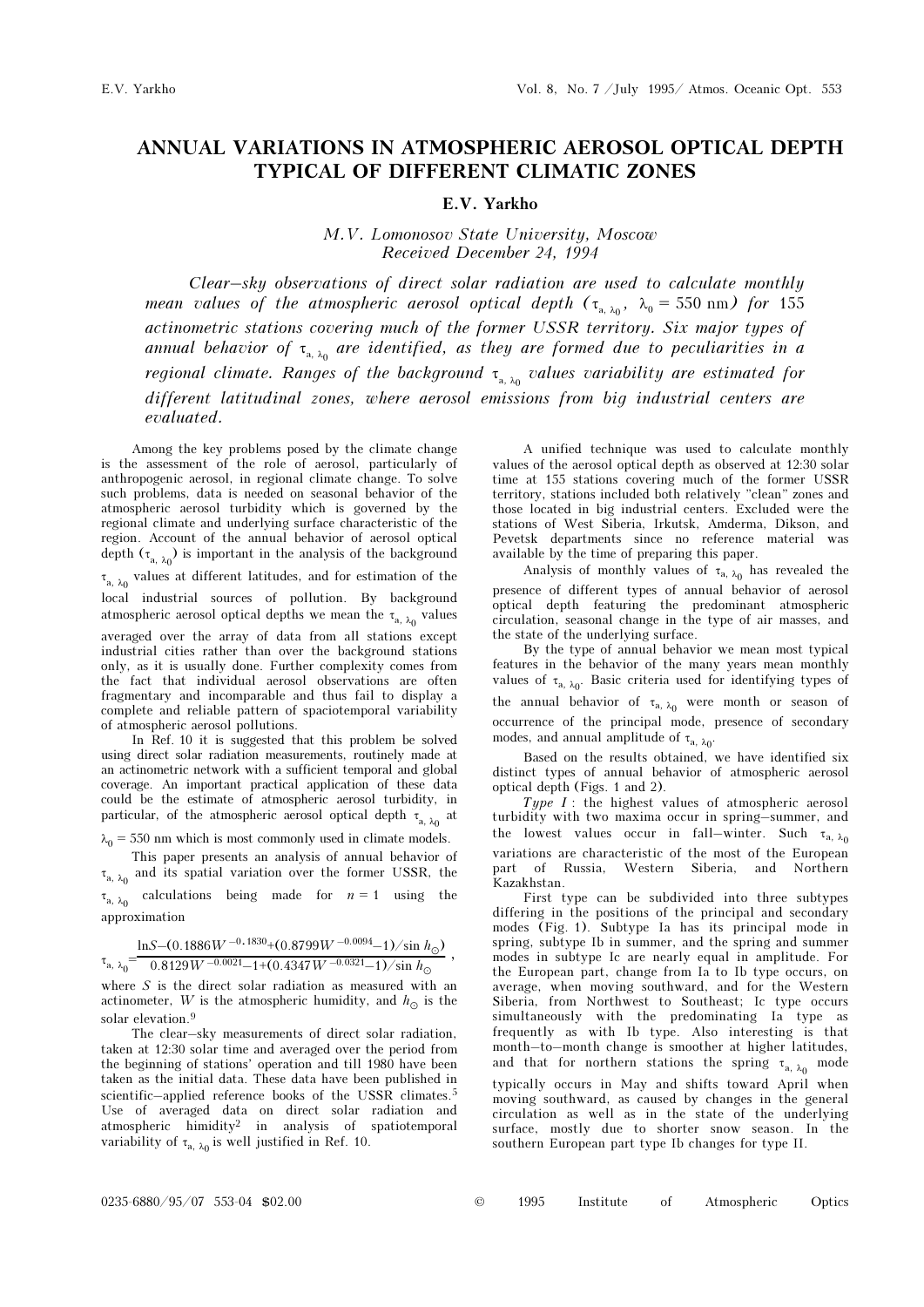

FIG. 1. Types of annual behavior of  $\tau_{a,\lambda_0}$ .

Type II is characterized by a single maximum in summer and a minimum in winter, and is the case for Southern Kazakhstan (Fig. 1). Amplitude of annual behavior of  $\tau_{a, \lambda_0}$  shows the same tendency of increasing southward, and reaches its maximum (0.15–0.20) for the second type of annual behavior.

Type III of the annual behavior of  $\tau_{a,\;\lambda_{0}'}$  with a maximum in winter and minimum in summer, fall, and spring is observed at stations located at closed valleys (Fig. 2). For Erevan, there is a secondary maximum in summer. Character of the type III annual behavior of aerosol optical depth is related to the specific relief, and the winter maximum is further favored by the dominating high pressure fields and associated frequent temperature inversions, leading to accumulation of aerosol in hollows. Also of significance is that the winter season at type III stations is typically snowless.

Type  $IV$  of the behavior, with a maximum in spring and minimum in summer, winter, and fall dominates over the Eastern Siberia and Far East (Fig. 2). Enhanced atmospheric pressure is typical here in spring, simultaneously with the onset of snow melting. Similar spring maximum is reported for other geographical locations, such as some stations in the USA and background stations in Europe and Asia.7 It is interesting that American scientists regard the places with spring maximum of turbidity as most "clean". The atmosphere over stations with the spring maximum in  $\tau_{a, \lambda_0}$ , at the territory under study, is characterized by an enhanced transmission. From Table I we see that the stations in this region have minimum  $\tau_{a, \lambda_0}$  values. This type of the

annual behavior of  $\tau_{\rm a,\;\lambda_0}$  is characterized by a moderate annual amplitude of 0.05–0.09.

Type V, which also can be called "monsoon", dominates over Primorskii Krai, and is primarily indicative of the change in the type of air masses, with a maximum atmospheric aerosol turbidity in winter–spring period being caused by dominating continental air masses, while a minimum one in summer and fall by the marine air mass. Type V of the annual behavior of  $\tau_{\text{a, }\lambda_0}$  well agrees with the monsoon behavior of precipitation rate in this region. If these five types of the annual behavior of  $\tau_{\rm a,\ \lambda_0}$  are determined by specific relief and regional climates, the sixth type may occur in any region with that or other type of the five types dominating in it.



FIG. 2. Types of annual behavior of  $\tau_{a, \lambda_0}$ .

Type VI displays a train of maxima and minima over a year and, as follows from Ref. 7, it is typical of big industrial centers. From the data being analyzed type VI is also observed in relatively "clean" regions, not only at city–stations. On the other hand, certain big industrial cities such as Moscow, Leningrad, Norilsk, and Magadan show the annual behavior of aerosol optical depth typical for the region they are located in.

It is common for European and Asian basins, independent of a season, that the aerosol optical depth increases southward (Fig. 3). Table I presents mean seasonal and statistical characteristics of  $\tau_{\rm a,\:\lambda_0}$  at 5—degree latitudinal belts (with averages taken over all  $\tau_{a, \lambda_0}$ , excluding industrial cities).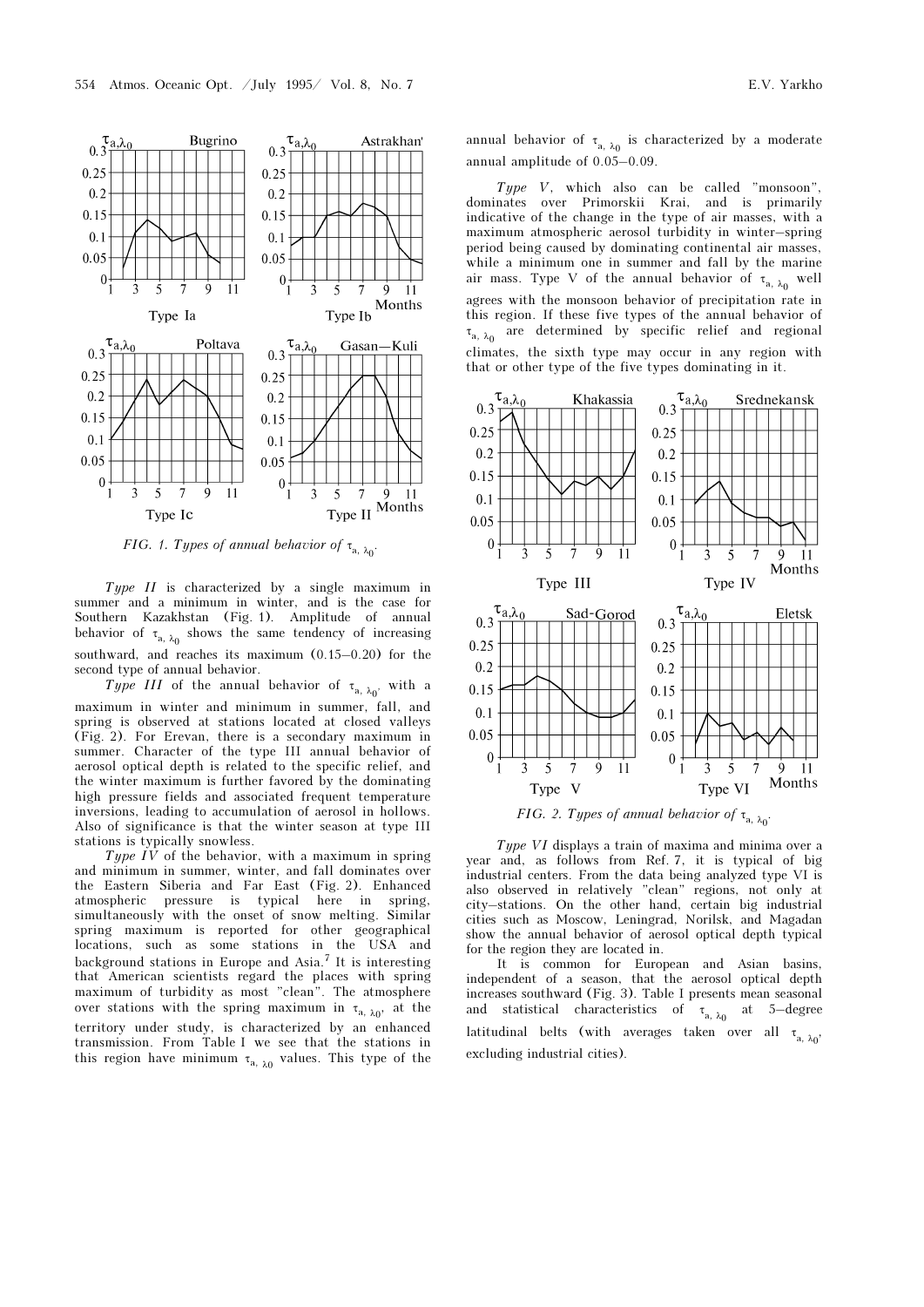| Latitude              | Number of | Mean | Min. | Max. | $\mathbf{A}$ | $\mathbf E$ | Gradations of the           |  |
|-----------------------|-----------|------|------|------|--------------|-------------|-----------------------------|--|
|                       | cases     |      |      |      |              |             | largest occurence           |  |
| Winter                |           |      |      |      |              |             |                             |  |
| $69-60$ °N (February) | 27        | 0.07 | 0.02 | 0.17 | 0.51         | 0.08        | $0.0 - 0.10$                |  |
| $60-55^{\circ}N$      | 60        | 0.06 | 0.01 | 0.16 | 0.46         | $-0.42$     | $0.0 - 0.10$                |  |
| $55-50$ °N            | 69        | 0.11 | 0.01 | 0.29 | 1.21         | 2.39        | $0.10 - 0.15$               |  |
| $50-45$ °N            | 72        | 0.11 | 0.03 | 0.28 | 1.07         | 1.93        | $0.05 - 0.15$               |  |
| $45 - 37$ °N          | 81        | 0.11 | 0.02 | 0.21 | 1.08         | 1.89        | $0.05 - 0.02$               |  |
| Spring                |           |      |      |      |              |             |                             |  |
| $69 - 60°N$           | 81        | 0.11 | 0.05 | 0.17 | 0.01         | $-0.17$     | $0.05 - 0.15$               |  |
| $60-55^\circ N$       | 60        | 0.13 | 0.05 | 0.17 | $-0.45$      | 0.27        | $0.10 - 0.20$               |  |
| $55-50$ °N            | 69        | 0.16 | 0.06 | 0.23 | 0.01         | $-0.86$     | $0.10 - 0.20$               |  |
| $50-45$ °N            | 72        | 0.15 | 0.06 | 0.26 | 0.27         | $-1.06$     | $0.10 - 0.15$               |  |
| $45 - 37$ °N          | 81        | 0.16 | 0.07 | 0.23 | 0.40         | $-0.01$     | $0.10 - 0.20$               |  |
| Summer                |           |      |      |      |              |             |                             |  |
| $69 - 60$ °N          | 81        | 0.08 | 0.02 | 0.17 | 0.60         | $-0.30$     | $0.05 - 0.10$               |  |
| $60-55^\circ N$       | 60        | 0.13 | 0.03 | 0.23 | $-0.70$      | 1.88        | $0.10 - 0.15$               |  |
| $55-50$ °N            | 69        | 0.15 | 0.05 | 0.28 | 0.27         | $-0.62$     | $0.10 - 0.20$               |  |
| $50-45$ °N            | 72        | 0.15 | 0.04 | 0.28 | 0.28         | $-1.32$     | $0.05 - 0.10$ $0.20 - 0.25$ |  |
| $45 - 37$ °N          | 81        | 0.18 | 0.08 | 0.31 | 0.32         | $-1.23$     | $0.10 - 0.15$ $0.20 - 0.25$ |  |
| Fall                  |           |      |      |      |              |             |                             |  |
| $69 - 60$ °N          | 54        | 0.05 | 0.01 | 0.12 | 1.10         | 1.72        | $0.0 - 0.05$                |  |
| (September, October)  |           |      |      |      |              |             |                             |  |
| $60-55^\circ N$       | 60        | 0.09 | 0.01 | 0.17 | 0.10         | $-0.56$     | $0.05 - 0.10$               |  |
| $55 - 50$ °N          | 69        | 0.10 | 0.03 | 0.23 | 0.77         | $-0.08$     | $0.05 - 0.10$               |  |
| $50-45$ °N            | 72        | 0.10 | 0.03 | 0.22 | 0.71         | $-0.37$     | $0.05 - 0.10$               |  |
| $45 - 37$ °N          | 81        | 0.13 | 0.03 | 0.26 | 1.20         | $-1.00$     | $0.05 - 0.10$               |  |

TABLE I. Variation of atmospheric aerosol optical depth with latitude.



This tendency is most apparent for European part, not only due to the change in physical and geographycal climatic conditions, but also to a more dense population of industrial regions to the south.

As an example, we present a profile of  $\tau_{\text{a, }\lambda_0}$  along 33°E, comprising points between 30.1°E and 35.2°E. For all seasons,  $\tau_{a, \lambda_0}$  significantly changes as inverse of the latitude, with the correlation coefficient of  $-0.81$ ,  $-0.84$ ,

–0.88, and –0.72 for April, July, October, and January, respectively.

Same tendency toward  $\tau_{\rm a,\;\lambda_0}$  decrease poleward is clear for points located between 60°E and 65°E, but with a significant dependence being observed in summer only. Irrespective of season  $\tau_{\rm a,\;\lambda_0}$  profile is lower in Central and Northern Kazakhstan, with maxima in Central Ural, contaminated by many industrial plants, and Central Asia, dominated by air masses rich in natural aerosol. In the eastern part of the country, around 133°E, the increase of  $\tau_{\rm a,\:\lambda_{0}}$  southward is significant in all seasons except for spring (April). The latter fact is presumably because  $\tau_{a, \lambda_0}$ reaches maximum over much of this region in spring.

The latitudinally general trend in  $\tau_{\rm a,\;\lambda_0}$  to decrease eastward is seasonally obscured since  $\tau_{\rm a,\;\lambda_0}$  behaves differently with season at different longitudes (Table II). To isolate such an obscurity, we have considered the longitudinal behavior of  $\tau_{\rm a,\;\lambda_0}$  at 5—degree latitudinal belts, excluding stations in big industrial centers.

For high latitudes (69–60°N), the inversely proportional behavior of  $\tau_{\rm a,\:\lambda_0}$  with longitude is significant only in summer, and then it weakens and disappears in spring. The longitudinal behavior of  $\tau_{a, \lambda_0}$  in spring is distinctly bimodal: one peak, over European part, is due to both natural conditions and enhanced industrial loading, and the second one, over Eastern part, is just the seasonal maximum in annual behavior of  $\tau_{a, \lambda_0}$ . Between 60° and 55°N, the latitudinally decreasing turbidity is less pronounced, becoming even increasing in winter, due to high–pressure fields dominating over central and eastern basins. Similar winter behavior is seen in 55–50°N and 50– 45°N belts, and is most pronounced from 45°N southward,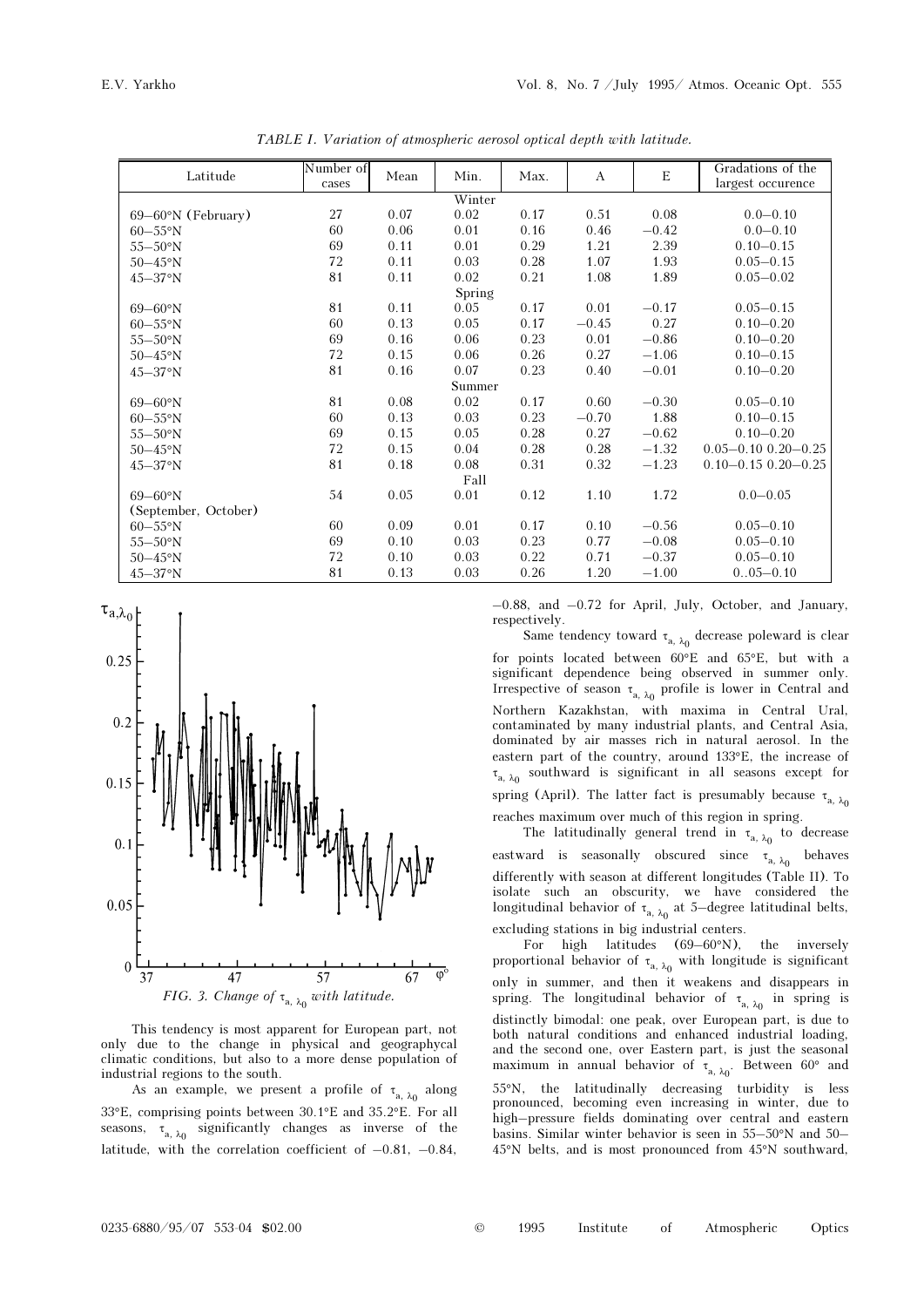while in winter and fall a significant inverse scaling of  $\tau_{a, \lambda_0}$ with longitude is well fitted by a power function. In winter  $\tau_{\rm a,\;\lambda_0}$  is extremely low in Kazakhstan and Western Siberia, while increasing in Primorskii Krai where just a seasonal maximum of  $\tau_{a, \lambda_0}$  occurs at that time.

TABLE II. Variation of atmospheric aerosol optical depth with longitude.

|                | Number of |      |       |      |      |  |  |  |
|----------------|-----------|------|-------|------|------|--|--|--|
| Longitude      | cases     | Mean | Modal | Min. | Max. |  |  |  |
| January        |           |      |       |      |      |  |  |  |
| $33^{\circ}E$  | 16        | 0.06 | 0.05  | 0.01 | 0.12 |  |  |  |
| $63^{\circ}E$  | 11        | 0.07 | 0.06  | 0.02 | 0.11 |  |  |  |
| 133°E          | 8         | 0.11 | 0.11  | 0.07 | 0.17 |  |  |  |
| April          |           |      |       |      |      |  |  |  |
| $33^{\circ}E$  | 19        | 0.15 | 0.12  | 0.11 | 0.23 |  |  |  |
| $63^{\circ}E$  | 12        | 0.14 | 0.15  | 0.07 | 0.21 |  |  |  |
| 133°E          | 10        | 0.15 | 0.13  | 0.12 | 0.19 |  |  |  |
| July           |           |      |       |      |      |  |  |  |
| $33^{\circ}E$  | 19        | 0.17 | 0.12  | 0.11 | 0.28 |  |  |  |
| $63^{\circ}E$  | 12        | 0.13 | 0.14  | 0.06 | 0.24 |  |  |  |
| $133^{\circ}E$ | 10        | 0.10 | 0.12  | 0.06 | 0.13 |  |  |  |
| October        |           |      |       |      |      |  |  |  |
| $33^{\circ}E$  | 19        | 0.09 | 0.06  | 0.02 | 0.17 |  |  |  |
| $63^{\circ}E$  | 12        | 0.09 | 0.10  | 0.04 | 0.20 |  |  |  |
| 133°E          | 10        | 0.07 | 0.08  | 0.05 | 0.11 |  |  |  |

The aerosol optical depths given in Table I can be considered as background values for latitudinal zones under consideration. Since the analysis of aerosol pollution of the atmosphere over cities is made in comparison with the background  $\tau_{a, \lambda_0}$  values, it is also important to allow for the longitudinal behavior of  $\tau_{a, \lambda_0}$  . It would be most reasonable to determine background  $\tau_{\rm a,\;\lambda_0}$  from the mean values at "clean" stations for each of the above types of the annual behavior of  $\tau_{\rm a,\;\lambda_{0}},$  but only three longitudinal ranges,  $< 60^{\circ}$ , 60-120°, and  $> 120^{\circ}$ , were used because some of the types had poor statistics. From Table III we see significantly different behavior of  $\tau_{_{\bf a,\;\lambda_0}}$  at different locations.

However, the observed latitudinal and longitudinal regularities in the atmospheric aerosol optical depth suffer abrupt change at industrial cities.

Using actinometric data from the majority of stations, data have been obtained on aerosol pollution of cities of various industrial loadings, as well as data for nearly "clean" stations, in different climatic zones (total of 20 pairs), with which it is possible to assess the aerosol pollution of cities in different climatic zones. The aerosol loading of the air above towns and "clean" stations was bound to differ by as much as 25 to 50%.

In absolute  $\tau_{\rm a,\;\lambda_0}$  values, most "dirty" are southern cities with the annual behavior of the second or third types, among which there are Odessa (average annually  $\tau_{a, \lambda_0} = 0.22$ ), Alma-Ata (0.22), and Fergana (0.29). Among the midlatitude cities with high  $\tau_{a, \lambda_0}$  values is Moscow (0.21); and most "clean" cities of fourth and fifth types of annual behavior are Yakutsk (0.08), Khabarovsk (0.12), and Arkhangel'sk (0.11). It is important that even towns with low absolute values of  $\tau_{\rm a,\;\lambda_0}$  show substantial enhancement over "clean" stations: Arkhangel'sk from Umba by 27%,

Yakutsk from Chernyshevsk by 25%, and Leningrad from Voeykovo by 31%. Primorskii Krai, Vladivostok, and Timiryazevsk have close values of aerosol turbidity. Aerosol optical depth rapidly decreases away from a town. Annually mean  $\tau_{a, \lambda_0}$  value for 1972–1976 in Moscow is 27% higher than that for Podmoskovnaya located 30 km south–west, and 58% greater than that for Krasnovidovo 100 km to the west. Towns substantially affect adjacent suburbs, so that Podmoskovnaya station, for example, has the same annually mean  $\tau_{a, \lambda_0}$  as a middle–size industrial city at that same latitudinal belt.<sup>10</sup>

TABLE III. Variation of background  $\tau_{a, \lambda_0}$  values with latitude and longitude.

| Latitud           | Longitude          | Number<br>of cases | Wintel | Sprin | Summe | Fall |
|-------------------|--------------------|--------------------|--------|-------|-------|------|
| e                 |                    |                    | r      | g     | r     |      |
|                   | $< 60^{\circ}$     | 27                 | 0.07   | 0.11  | 0.11  | 0.05 |
|                   |                    |                    | (9)    |       |       |      |
| $69 - 60^{\circ}$ | $60 - 120^{\circ}$ | 21                 | 0.03   | 0.11  | 0.07  | 0.04 |
|                   | $>120^\circ$       | 33                 | 0.03   | 0.11  | 0.05  | 0.03 |
| $60 - 55$ °       | $<60^{\circ}$      | 36                 | 0.05   | 0.13  | 0.14  | 0.08 |
|                   | $60 - 120^{\circ}$ | 15                 | 0.09   | 0.14  | 0.13  | 0.09 |
|                   | $>120^\circ$       | 6                  | 0.04   | 0.08  | 0.04  | 0.03 |
| $55 - 50^{\circ}$ | $< 60^{\circ}$     | 36                 | 0.10   | 0.17  | 0.20  | 0.12 |
|                   | $60 - 120^{\circ}$ | 18                 | 0.14   | 0.15  | 0.12  | 0.09 |
|                   | $>120^\circ$       | 12                 | 0.09   | 0.12  | 0.09  | 0.07 |
| $50 - 45^{\circ}$ | $<60^\circ$        | 39                 | 0.12   | 0.18  | 0.21  | 0.13 |
|                   | $60 - 120^{\circ}$ | 24                 | 0.09   | 0.14  | 0.08  | 0.07 |
|                   | $>120^\circ$       | 9                  | 0.10   | 0.14  | 0.08  | 0.07 |
| $45 - 37$ °       | $< 60^{\circ}$     | 31                 | 0.09   | 0.15  | 0.19  | 0.14 |
|                   | $60 - 120^{\circ}$ | 23                 | 0.12   | 0.17  | 0.22  | 0.16 |
|                   | $>120^\circ$       | 13                 | 0.13   | 0.17  | 0.19  | 0.13 |

Thus, large, within pair, differences in  $\tau_{a,\;\lambda_0}$  may be due to large separations. For instance, large  $(>60\%)$ difference between Krasnodar and Pyatigorsk is just because of the Pyatigorsk being a clean mountain station with the  $\tau_{\rm a,\:\lambda_{0}}$  values that are below the background ones in all seasons (Table III). Also, Alma–Ata was compared against Balkhash whose annually mean  $\tau_{_{\rm a,\;\lambda_0}}$  is quite different from that in Alma–Ata, thus giving a 64% difference in  $\tau_{a, \lambda_0}$ . Thus, for a more reliable estimate of the industrial pollution it is necessary to compare aerosol depth over towns against the specific regional background value (Table III). The largest deviation from regional background is in Moscow: a factor of 2 to 3 in winter and 1.5 to 2 in summer. In Alma– Ata, winter  $\tau_{\rm a,\:\lambda_{0}}$  values are also two times greater than the background, while the summer values are normally lower since the annual behavior of  $\tau_{\rm a,\:\lambda_0}$  in Alma–Ata (of third type) is out of the phase with the regional one.

So, the results presented explicitly show the importance of all characteristics of regional climate and relief, and not only the average  $\tau_{\rm a,\;\lambda_0}$  values, for estimating correctly the impact of industrial emissions upon the atmospheric aerosol turbidity.

The dynamic of atmospheric pollution is best traceable with many—year data of  $\tau_{\rm a,\:\lambda_0}$  variability available. Such a study was performed for seven stations with different industrial loadings and different climatology, as well as for Moscow and Podmoskovnaya using a 30–year